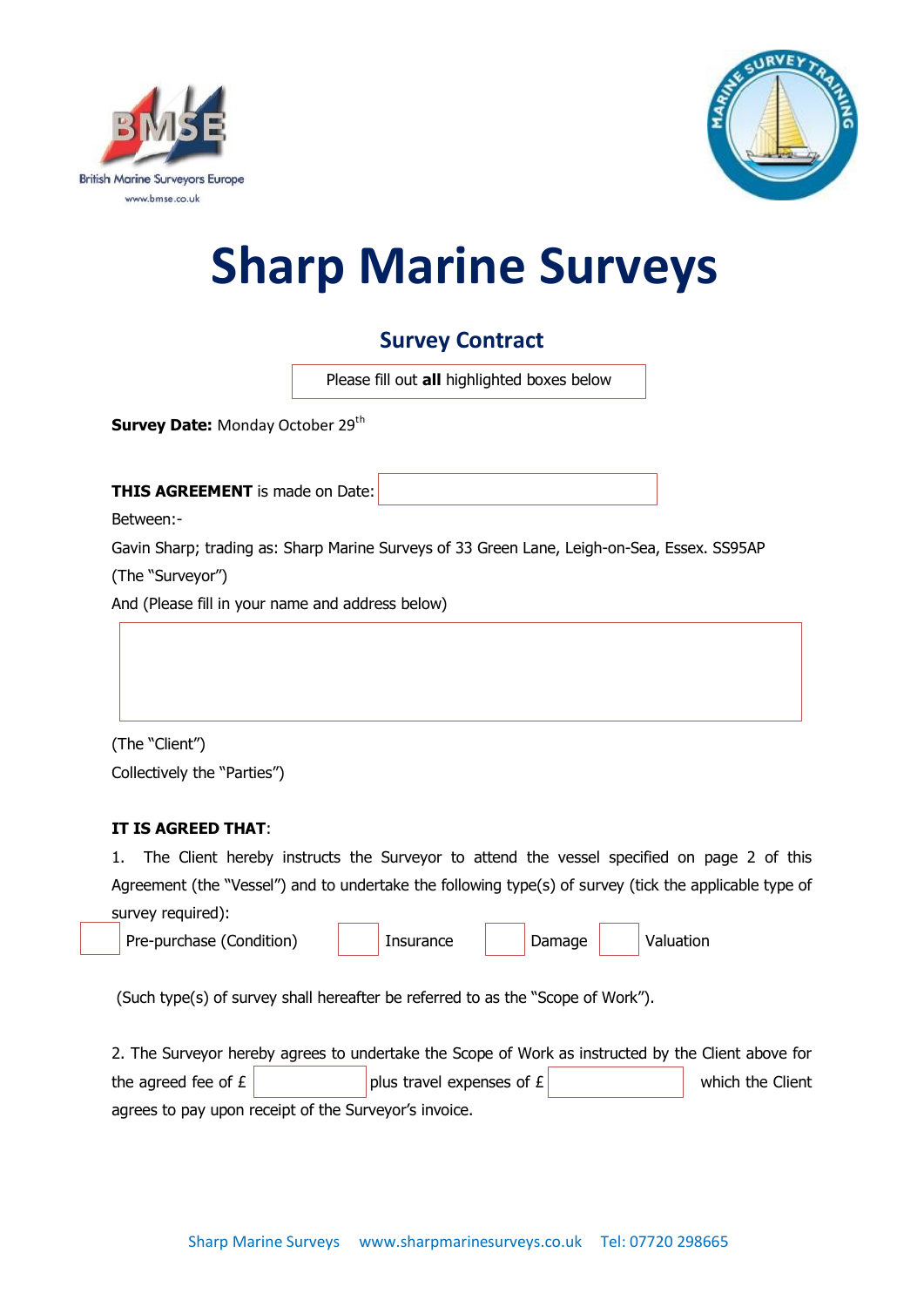### 3. The Client and the Surveyor hereby agree that the YDSA's **Standard Survey Terms of Business March 2010**

Available to view at: [http://www.sharpmarinesurveys.co.uk](http://www.sharpmarinesurveys.co.uk/)

Are hereby expressly incorporated into and form an integral part of this Agreement between the Parties.

4. The Client hereby expressly confirms by signing this Agreement that he has read and understood the YDSA's **Standard Survey Terms of Business March 2010**.

5. The Client hereby authorises the Surveyor to collect the key(s) for the Vessel from:

Signed:

Client: Surveyor:

6. The Client agrees that he / She is responsible for any and all charges that may be incurred in the moving, slipping, lifting and/or launching of the Vessel and any reinstatement work following the survey (for example but not limited to: covering patches taken for meter readings).

7. The Client further agrees to inform the Surveyor as soon as possible after the Client has signed this Agreement of the moving/slipping/lifting/launching arrangements he has made in order to assist with planning the survey.

8. The Client hereby provides the following details of the Vessel:

| Name of Vessel:                                                          |  |  |  |  |  |  |  |
|--------------------------------------------------------------------------|--|--|--|--|--|--|--|
| <b>Builder of Vessel:</b>                                                |  |  |  |  |  |  |  |
| Model and year (approx.) of Vessel:                                      |  |  |  |  |  |  |  |
| Vessel Located at: (Full name of Marina - Boat Yard including postcode): |  |  |  |  |  |  |  |
|                                                                          |  |  |  |  |  |  |  |